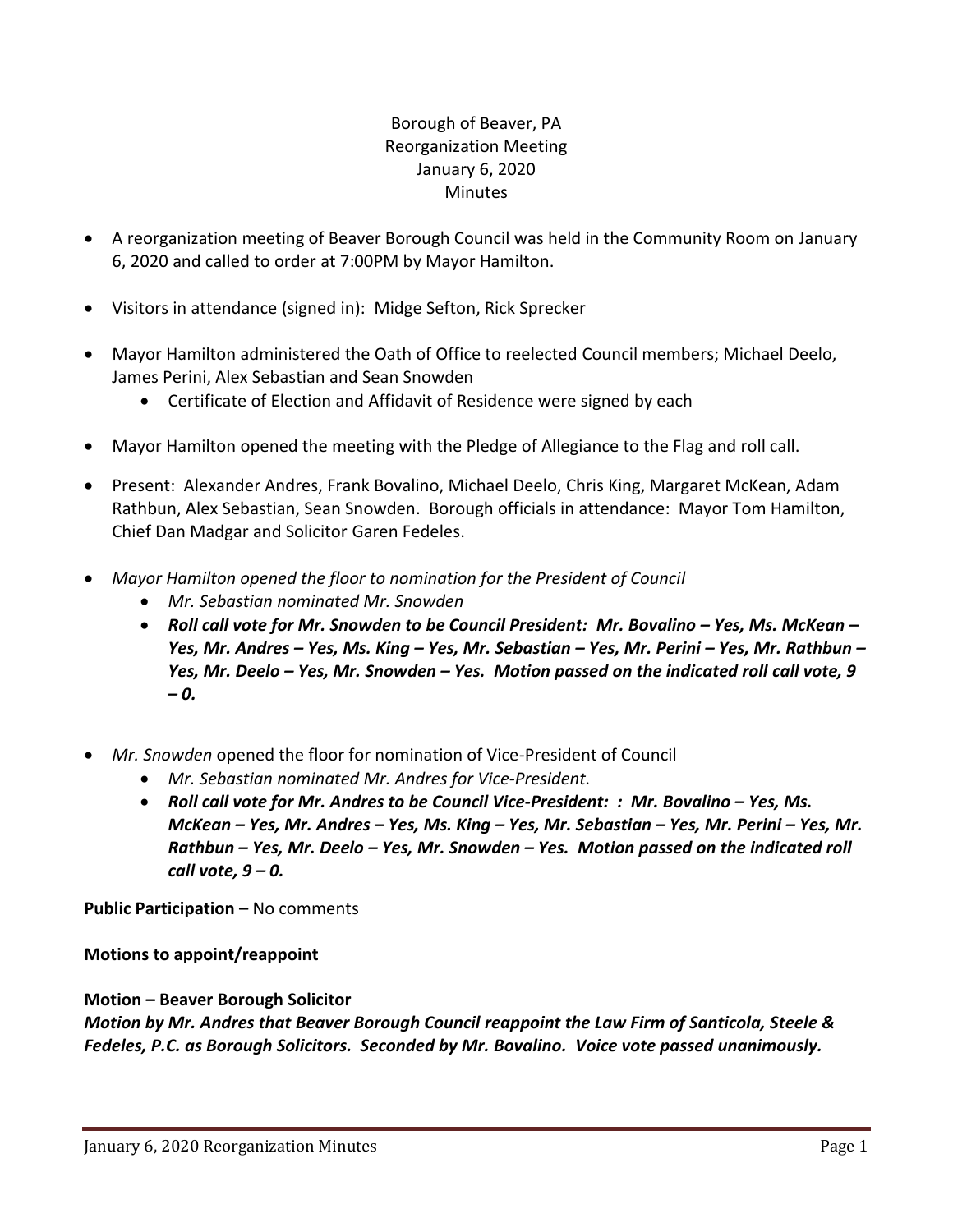**Motion – Borough Manager**

*Motion by Mr. Sebastian that Beaver Borough Council reappoint Daniel Madgar as the Borough Manager. Seconded by Mr. Andres. Voice vote passed unanimously.*

**Motion – Borough Secretary**

*Motion by Ms. McKean that Beaver Borough Council reappoint Deborah Hindman as the Borough Secretary. Seconded by Mr. Perini. Voice vote passed unanimously.*

**Motion – Borough Treasurer**

*Motion by Ms. King that Beaver Borough Council reappoint Daniel Madgar as the Borough Treasurer. Seconded by M. King. Voice vote passed unanimously.*

**Motion – Borough Engineer**

*Motion by Ms. McKean that Beaver Borough Council reappoint Dan Martone as the Borough Engineer. Seconded by Mr. Deelo. Voice vote passed unanimously.* 

**Motion – Beaver Borough Health Officer**

*Motion by Mr. Rathbun that Beaver Borough Council reappoint Nick Sheleheda as Health Officer. Seconded by Mr. Deelo. Voice vote passed unanimously.*

**Motion – Beaver Borough Financial Auditor**

*Motion by Mr. Deelo that Beaver Borough Council reappoint Cottrill Arbutina and Associates, P.C. as the Independent Financial Auditor for Beaver Borough. Seconded by Mr. Bovalino. Voice vote passed unanimously.* 

**Motion – Beaver Borough Official Publication** *Motion by Ms. King that Beaver Borough Council reappoint the Beaver County Times as the official publication of Beaver Borough. Seconded by Ms. McKean. Voice vote passed unanimously.*

**Motion – Delegate to Beaver County Regional Council of Governments** *Motion by Mr. Sebastian that Beaver Borough Council reappoint Alexander Andres as the delegate to Beaver County Regional Council of Governments. Seconded by Mr. Perini. Voice vote passed unanimously.*

**Motion – Alternate Delegate to Beaver County Regional Council of Governments** *Motion by Mr. Andres that Beaver Borough Council reappoint Margaret McKean as the alternate delegate to the Beaver County Regional Council of Governments. Seconded by Mr. Bovalino. Voice vote passed unanimously.* 

**Motion – Earned Income Tax (EIT) voting delegate**

*Motion by Mr. Andres that Beaver Borough Council reappoint James Perini as the Beaver County Regional Council of Governments – EIT voting delegate. Seconded by Ms. King. Voice vote passed unanimously.*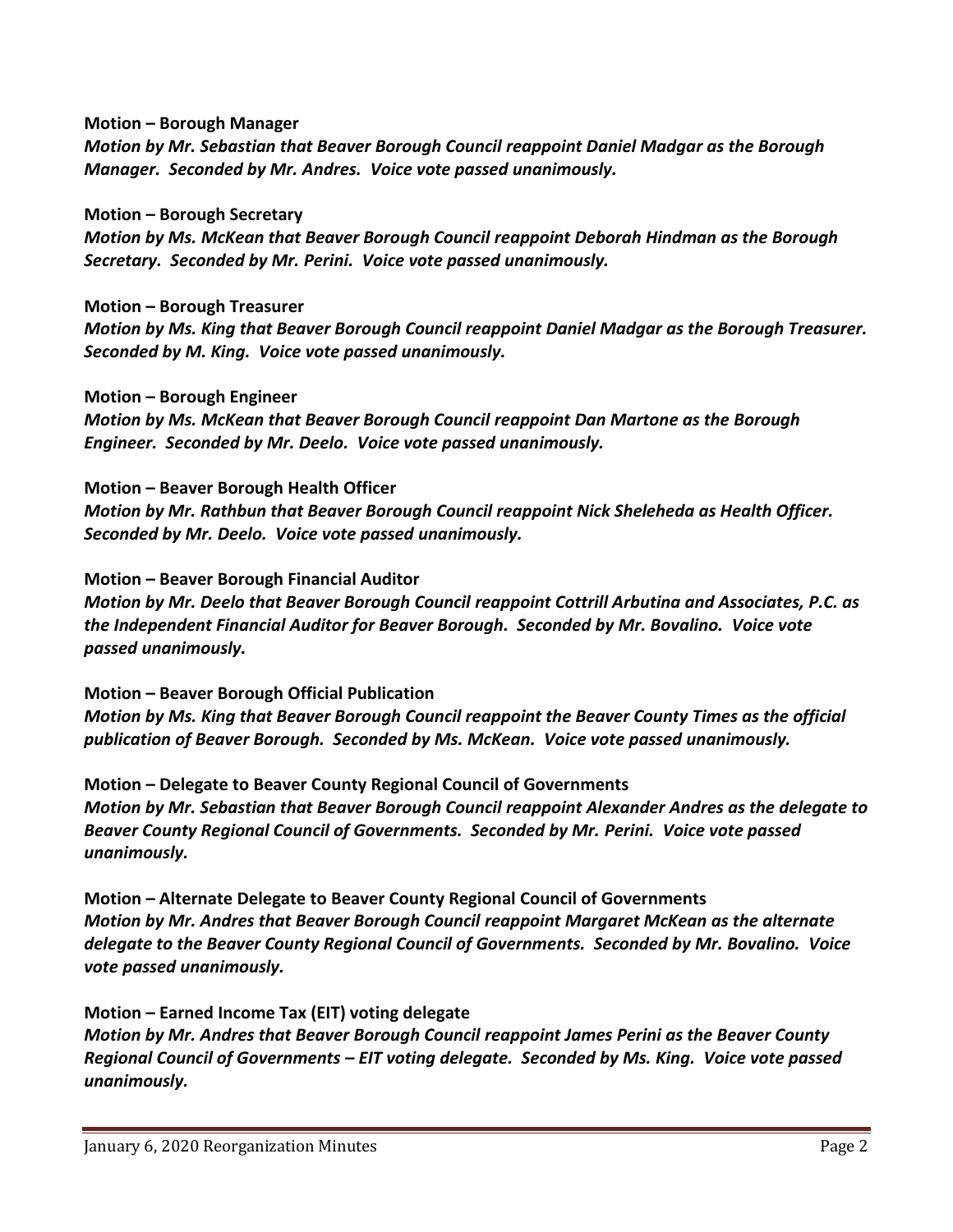**Motion – Earned Income Tax & Per Capita Tax Collector**

*Motion by Mr. Deelo that Beaver Borough Council reappoint Berkheimer as the Earned Income and Per Capita Tax Collector. Seconded by Ms. McKean. Voice vote passed unanimously.*

#### **Motion – Real Estate Transfer Tax**

*Motion by Mr. Sebastian that Beaver Borough Council reappoint Beaver County Recorder of Deeds for Real Estate Transfer Tax. Seconded by Mr. Perini. Voice vote passed unanimously.*

#### **Motion – Official Depository**

*Motion by Ms. King that Beaver Borough Council reappoint PNC Financial Services Group, Inc. (PNC) as the official depository for Beaver Borough. Seconded by Mr. Perini. Voice vote passed unanimously.*

### **Motion – Building Code Enforcement**

*Motion by Mr. Deelo that Beaver Borough Council reappoint Middle Department Inspection Agency (MDIA) and their representative as Building Code Enforcement Officer. Seconded by Mr. Rathbun. Voice vote passed unanimously***.**

#### **Motion – Zoning Officer**

*Motion by Mr. Sebastian that Beaver Borough Council reappoint Dan Martone as the Zoning Officer for Beaver Borough. Seconded by Mr. Deelo. Voice vote passed unanimously.*

#### **Motion – Vacancy Board Chair**

*Motion by Ms. McKean that Beaver Borough Council reappoint Midge Sefton as the Vacancy Board Chair for a two year term. Seconded by Mr. Deelo. Voice vote passed unanimously.*

# **Motion – Reappoint Municipal Authority member**

*Motion by Ms. McKean, Based on the Municipal Authority minutes dated November 20, 2019, I move that Beaver Borough Council reappoint Michael Deelo to the Municipal Authority Board for a five (5) year term. Term will expire January 2025. Seconded by Ms. King. Voice vote passed unanimously.*

#### **Motion – Reappoint Shade Tree Commission member**

*Motion by Ms. King that Beaver Borough Council reappoint Tim Stancec as a member of the Shade Tree Commission for a five year term. Term will expire December 2024. Seconded by Ms. McKean. Voice vote passed unanimously.*

# **Motion – Reappoint Zoning Hearing Board members**

*Motion by Ms. McKean, Based on the recommendation by the President of the Zoning Hearing Board, I move that Beaver Borough Council reappoint the following members to the Zoning Hearing Board: Fred Lloyd for a two (2) year term. Term to expire December 31, 2021. Mike Kelley and Robyn Johnson for three (3) year terms. Terms to expire December 31, 2022. Seconded by Mr. Rathbun. Voice vote passed unanimously.*